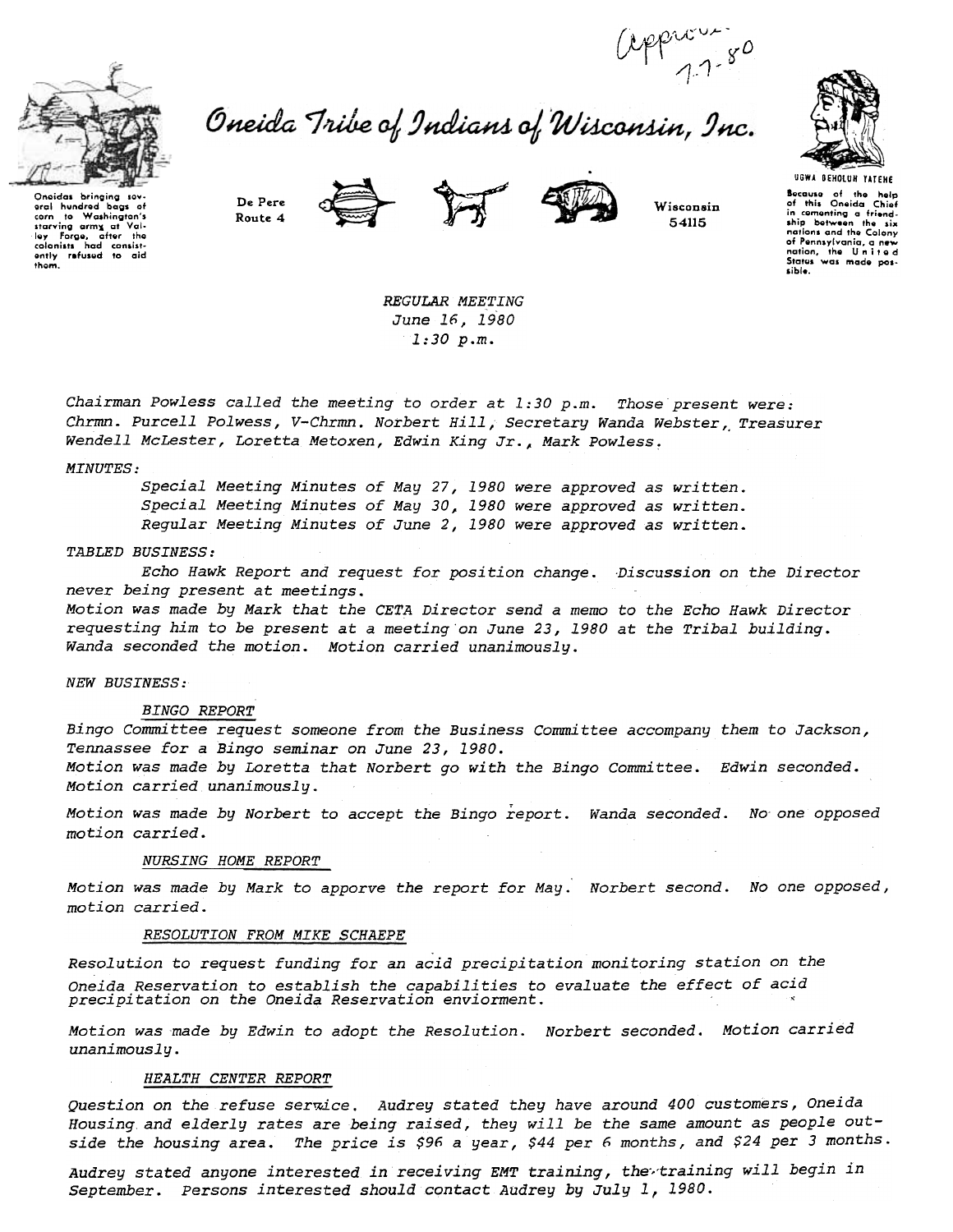Jneida Tribe of Indians of Wisconsin 1egular Meeting June 16, 1980  $\overline{\phantom{a}}$ 

rhe progress on the lagoon at Site I is at a stand still right now. Audrey stated Dr. Dorsey will be leaving the Health Center in September, she will be having an interview with a new Dentist on june 18, 1980.

~Motion was made by Norbert to approve the Health Center report. Wanda second. Motion carried unanimodsly.

Audrey requested that 1 system 34 terminal be put at the Health Center because of the many programs that the Health Center administers.

~otion was made by Mark that Audrey's request be considered. Norbert seconded. Motion carried unanimously.

# HEALTH BOARD MINUTES OF MAY 18, 1980

Discussion on Ben Vieau. Mark stated the Health Board should put something in writing to the Business Committee as to what they would recommend.

Mr. John Franklin has been put in the interim position as Administrative Assistant. Motion was made by Mark to approve the Health Board minutes of May 18, 1980. Wendell seconded. No one opposed, motion carried.

# HEALTH BOARD MINUTES OF MAY 27, 1980

Discussion on the fire department and water tower proposed by the Town of Oneida. Motion was made by Wendell to support the Health Board's recommendation. Norbert seconded. Vote was 5 for with 1 abstention. Motion carried.

Motion was made by Mark to approve the Health Board Minutes of May 27, 1980. Wendell seconde<br>No one opposed, motion carried.

Mark stated he would like clarification on what: action was taken regarding Allan King for the next: regular meeting.

Audrey requested mileage be increased to .20 per Mile. Loretta stated it should apply to all programs.

Motion was made by Loretta that a memo on the advice on mileage be sent to all program directors. Mark seconded. Motion carried unanimously.

Wendell stated all requests should be in writing to the Business Committee.

### E.O.C. REPORT

Yvonne stated she would know by the end of this week if EOC will be funded. Motion was made by Wendell to approve the May report. Norbert second. Motion carried

#### ENROLLMENTS

Motion was made by Wendell to approve the June enrollments. Wanda seconded, No one opposed motion carried.

#### RELINQUISHMENTS

Motion was made by Wendell to approve the relinquishment of Leon D. Valliere from the Oneida Tribal rolls. Edwin seconded. Motion carried unanimously. Discussion on whether or not a person can be put back on the rolls after a relinquishment. Carol stated they can if the Tribe approves they can be enrolled again. Motion was made by Mark that the Tribal Attorney draft an ordinance for enrollments. Edwin seconded. No one opposed, motion carried. s <del>việt</del> S

### RENTAL NEGOTIATIONS FOR THE FARM

Sue stated the Land Office referred to the Business Committee. The Co-op is interested in renting the house and also the barn. Business Committee referred this to the Land Committee.